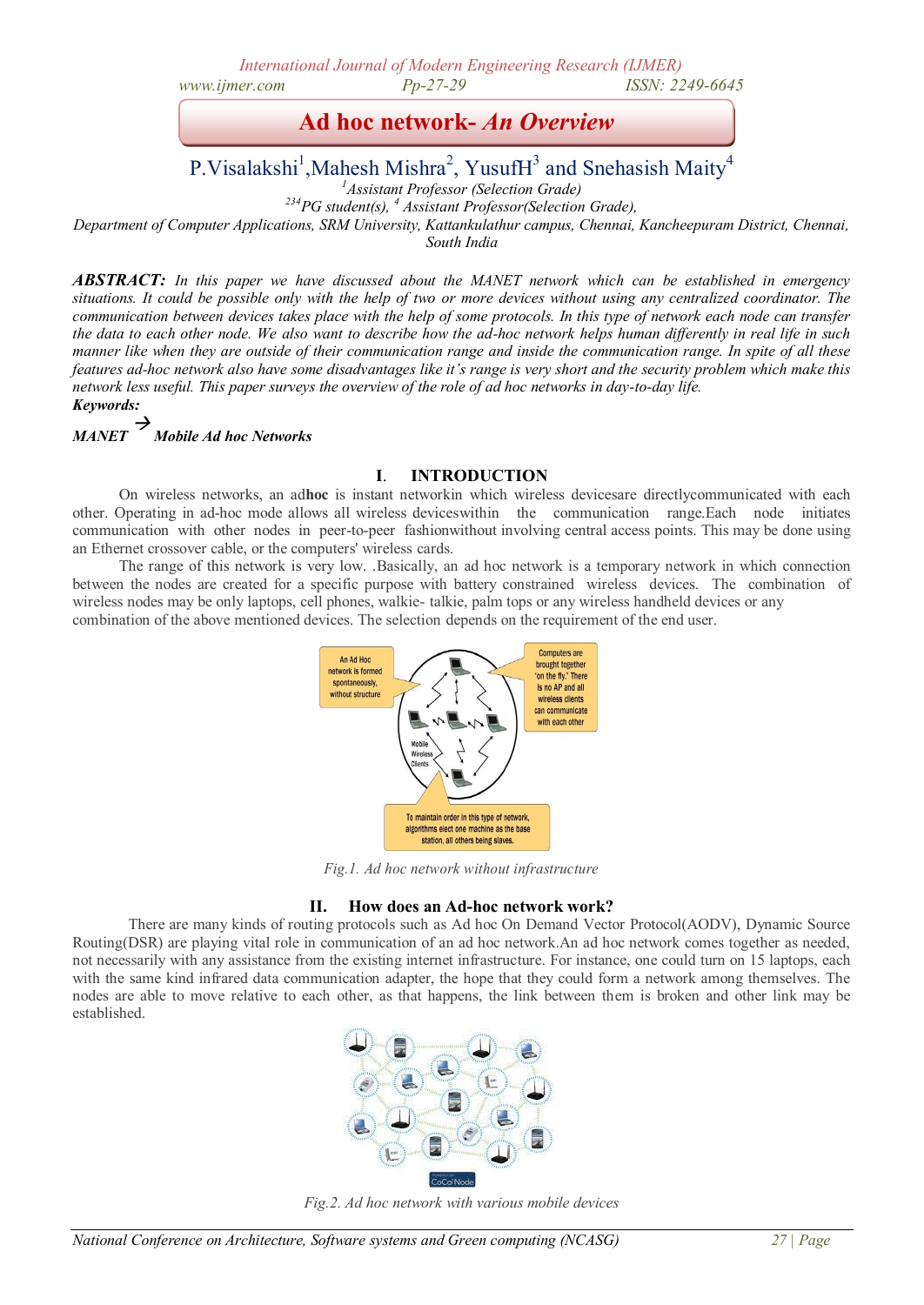*www.ijmer.com Pp-27-29 ISSN: 2249-6645* 

# **III. APPLICATIONS OF AD-HOC NETWORKS**

## **3.1. COMMERCIAL**

Ad-hoc network begin very important when an instant connection becomes required. Now we are going to discuss about some commercial areas in which **ad-hoc** network is applied



*Fig.3. Applications of ad hoc network*

# **3.2 CONFERENCING**

The prototypical application requiring the establishment of an **ad-hoc** network in mobile conferencing, when mobile computers gather outside of office environment, the business infrastructure is missing, but the need of collaborative computing might be even more important here than in the everyday office environment. This required a network which can be easily establish in such cases then the **ad-hoc network** becomes the solution against this type of problem.

### **3.3. EMERGENCY SERVICES**

A network can be establish when the required resources becomes available, But what can be done in the situation when the existing internet infrastructure become damaged or in any natural disaster or in the battle-field where no resources available. In such situations the network applications will become increasingly important.

**Ad-hoc networks** can help in network impairment during this type of emergencies. Mobile unit will probably carry networking equipment in support of routine operation for the times when the internet connection is available. With this technique, emergency mobile units can greatly extend the true support.For instance Police, Fire Van, Ambulance can remain in touch if they can cooperate to form an **ad-hoc network** in the places not otherwise offering connectivity to the global network is highly impossible at that instant.

# **3.4. EMBEDDED COMPUTER APPLICATIONS**

The world is full of machines that move, and future intelligent mobile machines will be able to process a great deal more information in which they operate. Many of these intelligent machines will both mobile and connected by wireless data communication devices. Bluetooth, PDA, computers equipped with inexpensive wireless ports which used for synchronizing data between machines owned by same person to exchange small files on local printer, ,business cards etc. This could be done by with or without Ad Hoc network but with Ad hoc it becomes more flexible & convenient. We might normally expect our ad hoc computers to have access to local information about temperature, light switch controls or traffic information which are also possible to make available instantly.

# **IV. ADVANTAGES OF AD HOC NETWORKS**

#### **4.1Router free**

In ad hoc network each mobile device will act as a host as well as router. It reduces the cost of wireless router as it directly communicates by connecting their network. This becomes the "main advantage" as it reduces the cost of wireless router.

# **4.2. Any Where Any Time**

The Ad Hoc network could be created in any place where we want even in remote places as it only needs multiple wireless devices to be connected together. At the same time all the devices are battery constrained we have to monitor the resources' battery status.

# **Example**

Hence they are called as "unsecured network". It doesn't shows that the data or information transferred will be protected to other unreliable users i.e. there is no central authority which can be referred when it comes to trust decision on other parties in network.

# **5.4 Full Performance**

Every device connected i.e. every nodes must have full performance. This is needed when every node acts as intermediate for transferring information to destination.